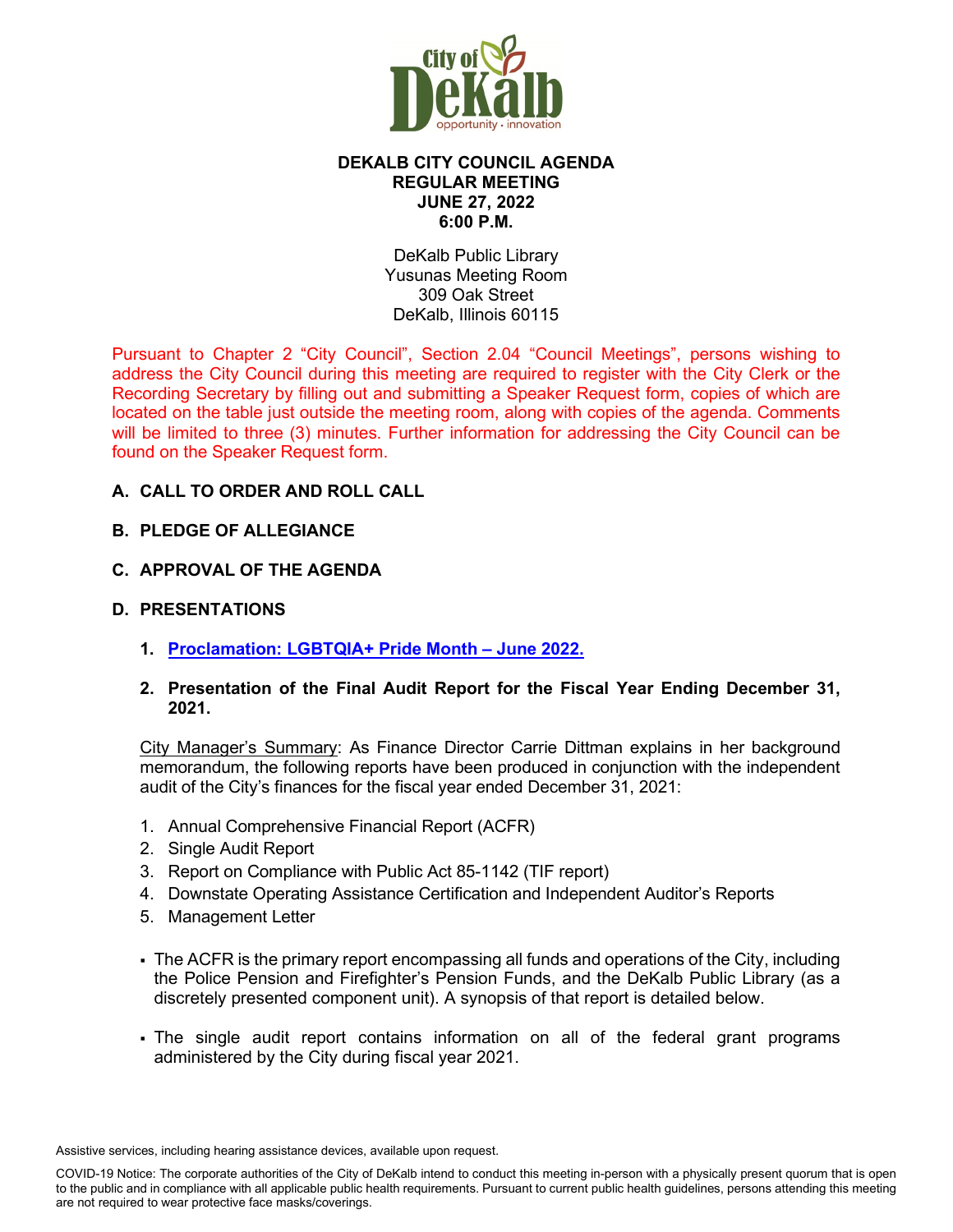- The Report on Compliance with Public Act 85-1142 contains information on the operations of the City's two Tax Increment Financing (TIF) Districts, TIF #1 and TIF #3. TIF #1 expired on December 31, 2021.
- The Downstate Operating Assistance Certification and Independent Auditor's Reports is an audit of one specific City grant program of the Mass Transit Fund. The reports are prepared on the grant year, which ends June 30, 2021.
- The Management Letter discloses any instances of material weaknesses in the City's internal control identified during the audit (there were no such instances for FY 2021).
- The City must be audited annually in accordance with state statutes. The independent audit firm of Sikich LLP conducted the audit of the City of DeKalb for the fiscal year ending December 31, 2021**. Sikich LLP issued an unmodified ("clean") opinion on the City's financial statements, which is the highest opinion level an entity can receive.**
- Excerpts pertaining to the City's General Fund found in the ACFR are presented below:

#### GENERAL FUND REVENUES

General Fund revenues and other financing sources exceeded the amended budgeted amount by \$4,120,541, or 10.3%.

|                                    |    | <b>Original</b> | <b>Final</b>         |        |               |
|------------------------------------|----|-----------------|----------------------|--------|---------------|
| <b>General Fund</b>                |    | <b>Budget</b>   | <b>Budget</b>        |        | <b>Actual</b> |
|                                    |    |                 |                      |        |               |
| <b>Revenues</b>                    |    |                 |                      |        |               |
| <b>Property Taxes</b>              | \$ | 6,522,456       | \$<br>$6,522,456$ \$ |        | 6,433,050     |
| Home Rule Sales Tax                |    | 5,190,000       | 6,818,432            |        | 7,675,584     |
| <b>Utilities &amp; Other Taxes</b> |    | 5,532,555       | 5,811,727            |        | 6,749,943     |
| Licenses and Permits               |    | 735,272         | 735,272              |        | 1,057,539     |
| <b>State Sales Tax</b>             |    | 4,975,000       | 5,813,320            |        | 6,205,962     |
| <b>Income Tax</b>                  |    | 4,423,080       | 4,423,080            |        | 5,787,319     |
| Intergovernmental-Other            |    | 2,981,558       | 2,981,558            |        | 3,808,085     |
| <b>Charges for Services</b>        |    | 3,900,368       | 3,900,368            |        | 4,941,856     |
| <b>Fines and Forfeits</b>          |    | 513,426         | 513,426              |        | 476,283       |
| Other                              |    | 677,419         | 677,419              |        | 567,166       |
| <b>Total</b>                       |    | 35,451,134      | 38,197,058           |        | 43,702,787    |
|                                    |    |                 |                      |        |               |
| <b>Transfers In</b>                |    | 311,000         | 1,708,996            |        | 311,000       |
| Sale of Capital Assets             |    | 10,627          | 10,627               | 23,435 |               |
|                                    |    |                 |                      |        |               |
| <b>Total Revenues &amp;</b>        |    |                 |                      |        |               |
| <b>Other Financing Sources</b>     | \$ | 35,772,761      | 39,916,681<br>\$     | \$     | 44,037,222    |

Assistive services, including hearing assistance devices, available upon request.

COVID-19 Notice: The corporate authorities of the City of DeKalb intend to conduct this meeting in-person with a physically present quorum that is open to the public and in compliance with all applicable public health requirements. Pursuant to current public health guidelines, persons attending this meeting are not required to wear protective face masks/coverings.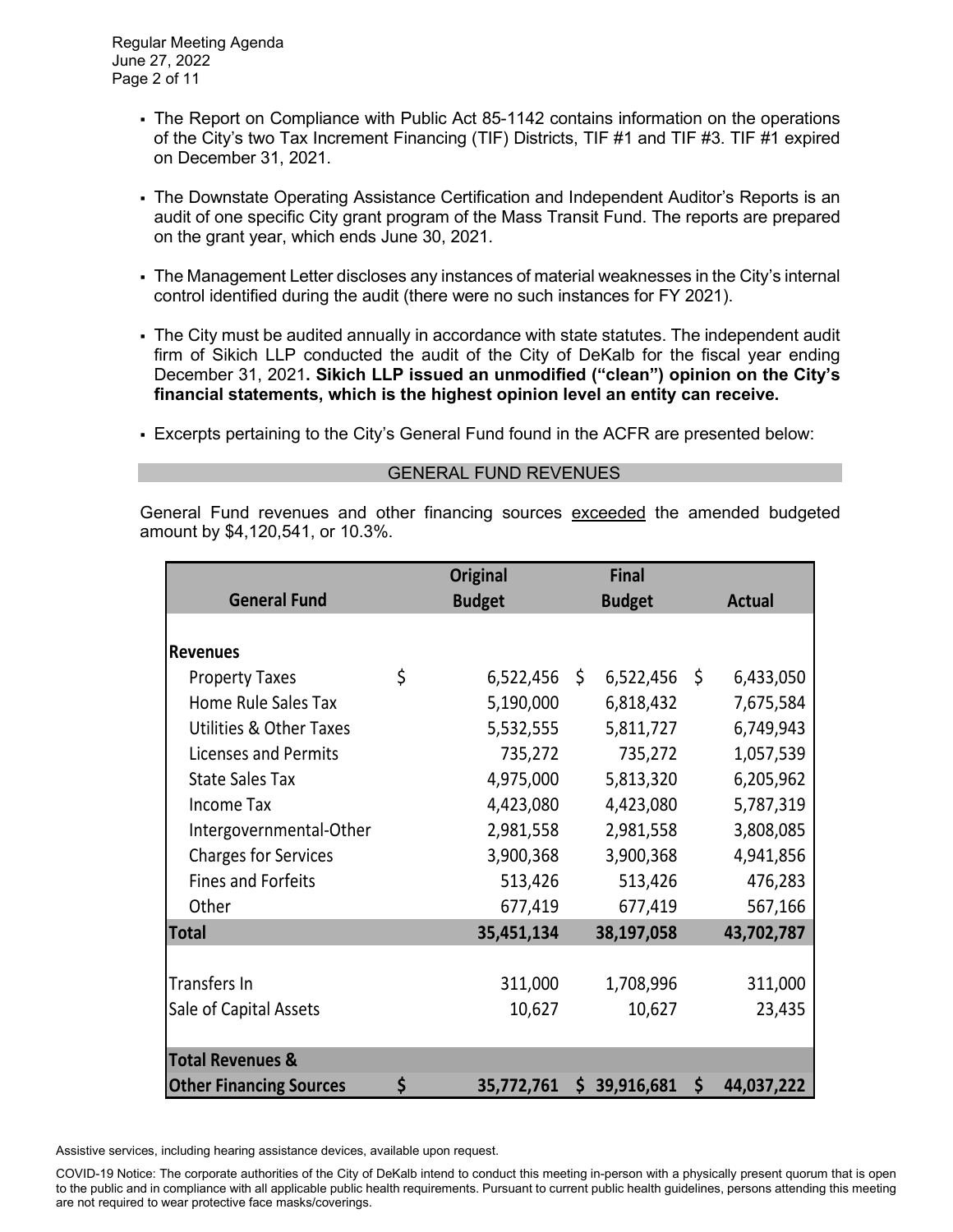### GENERAL FUND EXPENDITURES

General Fund expenditures and other financing uses came in under the amended budget amount by \$3,087 or 0.008%. Highlights of expenditures by department are as follows:

|                                 | <b>Original</b>  |         | <b>Final</b>  |               |            |  |
|---------------------------------|------------------|---------|---------------|---------------|------------|--|
| <b>General Fund</b>             | <b>Budget</b>    |         | <b>Budget</b> | <b>Actual</b> |            |  |
|                                 |                  |         |               |               |            |  |
| <b>Expenditures</b>             |                  |         |               |               |            |  |
| <b>Elected Officials</b>        | \$<br>86,204     | $\zeta$ | 86,204        | \$            | 82,686     |  |
| <b>Municipal Band</b>           | 41,088           |         | 41,088        |               | 41,088     |  |
| <b>City Manager's Office</b>    | 807,542          |         | 815,542       |               | 784,341    |  |
| <b>Human Resources</b>          | 226,668          |         | 281,948       |               | 270,359    |  |
| <b>General Support</b>          | 3,146,676        |         | 3,741,676     |               | 3,636,661  |  |
| Finance                         | 312,235          |         | 317,735       |               | 312,345    |  |
| <b>Information Technology</b>   | 827,315          |         | 869,075       |               | 781,994    |  |
| Less Admin Costs Charged        |                  |         |               |               |            |  |
| to Other Depts                  | (467,000)        |         | (564, 500)    |               | (427, 108) |  |
| <b>Police Protection</b>        | 13,521,877       |         | 14,368,164    |               | 14,363,965 |  |
| <b>Fire Protection</b>          | 11,244,178       |         | 12,468,546    |               | 12,678,568 |  |
| Public Works/Engineering        | 2,868,992        |         | 2,868,992     |               | 2,786,872  |  |
| <b>Community Development</b>    | 1,096,092        |         | 1,096,092     |               | 1,075,704  |  |
| <b>Total</b>                    | 33,711,867       |         | 36,390,562    |               | 36,387,475 |  |
|                                 |                  |         |               |               |            |  |
| <b>Transfers Out</b>            | 1,374,655        |         | 47,500        |               | 47,500     |  |
|                                 |                  |         |               |               |            |  |
| <b>Total Expenditures &amp;</b> |                  |         |               |               |            |  |
| <b>Other Financing Uses</b>     | \$<br>35,086,522 |         | \$36,438,062  | \$            | 36,434,975 |  |

The net increase in fund balance that resulted after all year-end adjustments and transfers were made was \$7,339,458, inclusive of a prior period adjustment of (\$262,789) to correct revenue recognition. The City's original budget projected a net increase of \$686,239. The ending General Fund balance on December 31, 2021, is \$19.6 million, of which \$19.6 million is unrestricted and unassigned. **City Policy requires an unassigned fund balance at 25% of annual General Fund expenditures. On December 31, 2021, the unassigned fund balance was 53.88% of annual expenditures, an increase over the December 31, 2020 amount of 35.00%.**

Assistive services, including hearing assistance devices, available upon request.

COVID-19 Notice: The corporate authorities of the City of DeKalb intend to conduct this meeting in-person with a physically present quorum that is open to the public and in compliance with all applicable public health requirements. Pursuant to current public health guidelines, persons attending this meeting are not required to wear protective face masks/coverings.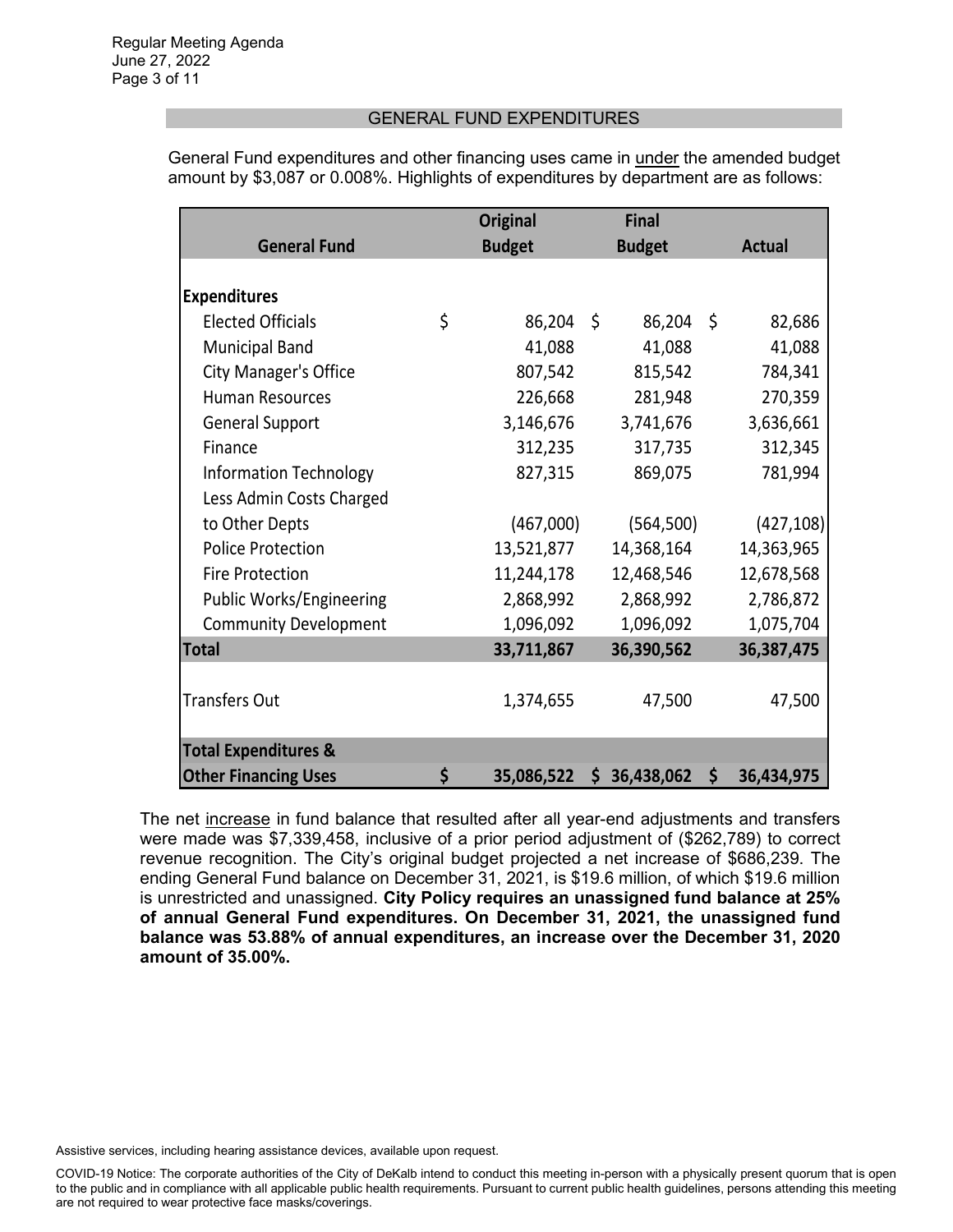For the City's other funds, the table below summarizes the changes during fiscal year 2021:

|                          | <b>Beginning</b> |                     | <b>Revenues &amp;</b> |    | <b>Expenditures &amp;</b> |    | <b>Prior Period</b> |    | <b>Ending</b>       |  |
|--------------------------|------------------|---------------------|-----------------------|----|---------------------------|----|---------------------|----|---------------------|--|
| <b>Fund</b>              |                  | <b>Fund Balance</b> | <b>Transfers In</b>   |    | <b>Transfers Out</b>      |    | Adjustment          |    | <b>Fund Balance</b> |  |
|                          |                  |                     |                       |    |                           |    |                     |    |                     |  |
| <b>Mass Transit</b>      | \$               | 2,635,259           | \$<br>7,154,565       | \$ | 7,304,375                 | \$ |                     | \$ | 2,485,449           |  |
| <b>TIF #1</b>            |                  | 781,277             | 6,741,587             |    | 7,503,393                 |    |                     |    | 19,471              |  |
| Water*                   |                  | 27,593,866          | 8,255,470             |    | 4,526,143                 |    | 459,766             |    | 31,782,959          |  |
| <b>Airport</b>           |                  | 30,269,910          | 1,873,767             |    | 1,743,851                 |    |                     |    | 30,399,826          |  |
| <b>ARPA</b>              |                  |                     | 1,490,902             |    | 1,490,789                 |    |                     |    | 113                 |  |
| <b>GEMT</b>              |                  |                     | 325,748               |    |                           |    |                     |    | 325,748             |  |
| Motor Fuel Tax           |                  | 4,085,226           | 2,761,360             |    | 2,750,471                 |    |                     |    | 4,096,115           |  |
| Foreign Fire Ins. Tax    |                  | 83,040              | 72,923                |    | 86,414                    |    |                     |    | 69,549              |  |
| Housing Rehab            |                  | 70,595              | 35                    |    | 348                       |    |                     |    | 70,282              |  |
| <b>CDBG</b>              |                  |                     | 920,497               |    | 920,497                   |    |                     |    |                     |  |
| <b>SSA#3</b>             |                  | 2,635               | 999                   |    | 1,298                     |    |                     |    | 2,336               |  |
| <b>SSA #4</b>            |                  | 2,028               | 5,491                 |    | 4,398                     |    |                     |    | 3,121               |  |
| SSA #6                   |                  | 10,229              | 16,403                |    | 11,661                    |    |                     |    | 14,971              |  |
| SSA #14                  |                  | 8,951               | 2,501                 |    | 500                       |    |                     |    | 10,952              |  |
| <b>SSA #28</b>           |                  | 2                   | 28,721                |    | 28,723                    |    |                     |    |                     |  |
| SSA #29                  |                  |                     | 200,018               |    |                           |    |                     |    | 200,018             |  |
| SSA #30                  |                  |                     | 100,004               |    | 97,500                    |    |                     |    | 2,504               |  |
| <b>TIF #3</b>            |                  | 1,271,337           | 3,109,906             |    | 754,442                   |    |                     |    | 3,626,801           |  |
| Debt Service             |                  | (6, 782)            | 101,497               |    | 2,927                     |    |                     |    | 91,788              |  |
| <b>TIF Debt Service</b>  |                  |                     | 1,190,800             |    | 1,190,800                 |    |                     |    |                     |  |
| <b>Capital Projects</b>  |                  | 414,454             | 3,047,556             |    | 2,310,162                 |    |                     |    | 1,151,848           |  |
| Capital Equip Replace    |                  | 739,597             | 1,008,228             |    | 796,921                   |    |                     |    | 950,904             |  |
| Refuse                   |                  | 5,270               | 2,044,455             |    | 2,048,917                 |    |                     |    | 808                 |  |
| <b>Workers Comp/Liab</b> |                  | 1,144,700           | 1,023,000             |    | 644,539                   |    |                     |    | 1,523,161           |  |
| Health Insurance         |                  | 664,303             | 6,831,179             |    | 6,823,350                 |    |                     |    | 672,132             |  |
| <b>Police Pension</b>    |                  | 45,703,198          | 9,855,837             |    | 4,523,416                 |    |                     |    | 51,035,619          |  |
| Firefighters' Pension    |                  | 34,072,837          | 9,703,324             |    | 4,372,136                 |    |                     |    | 39,404,025          |  |

*BOLD funds are presented in the ACFR as Major Funds.*

*\*Consists of Water Operating, Water New Construction, and Water Capital.*

**Brian LeFevre, a Partner with Sikich, LLP, will present his firm's audit findings to the Mayor and Council.** Upon public review, the Council needs to receive and file this audit by June 30 (see Resolution 2022-054).

Assistive services, including hearing assistance devices, available upon request.

COVID-19 Notice: The corporate authorities of the City of DeKalb intend to conduct this meeting in-person with a physically present quorum that is open to the public and in compliance with all applicable public health requirements. Pursuant to current public health guidelines, persons attending this meeting are not required to wear protective face masks/coverings.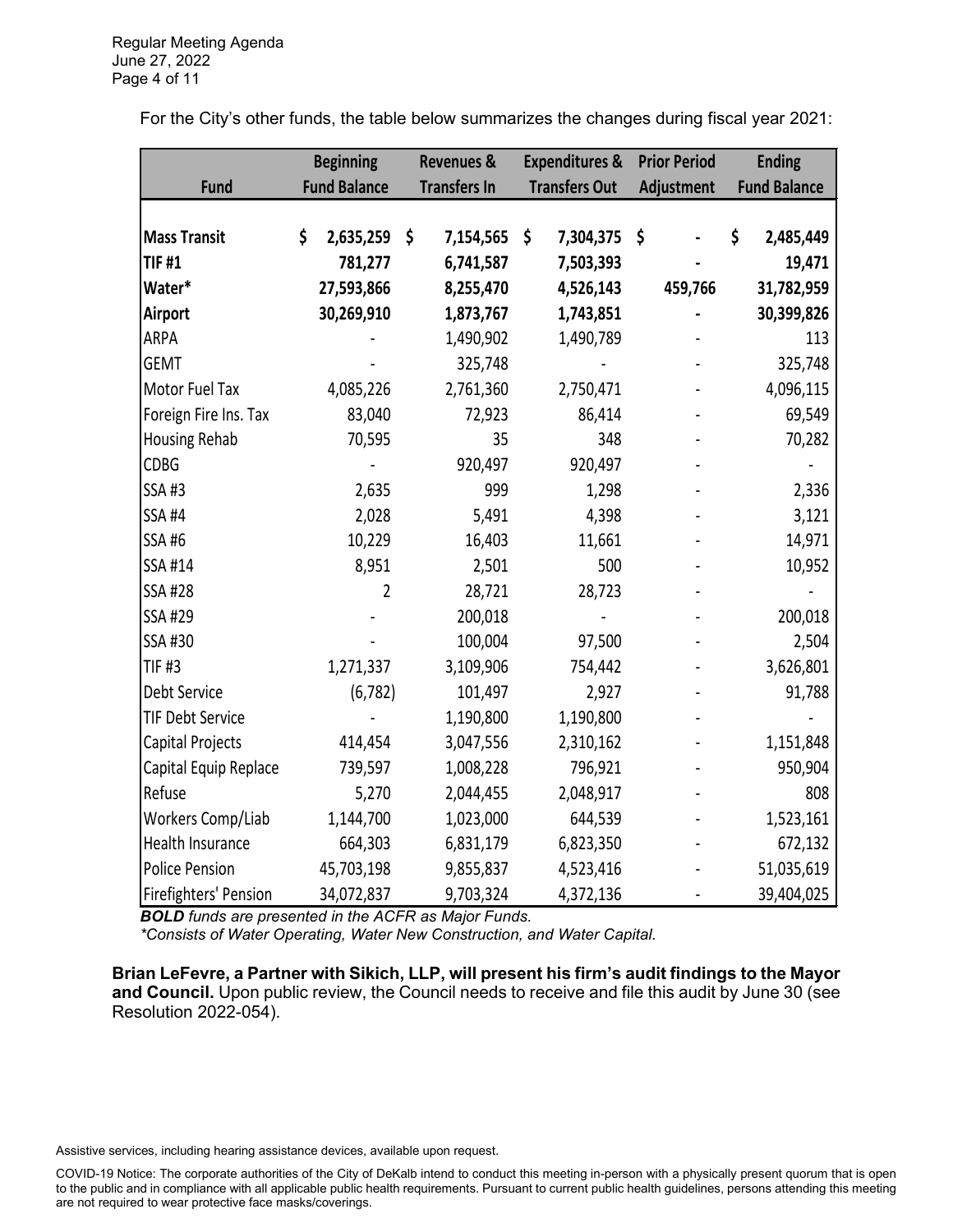## **E. PUBLIC PARTICIPATION**

### **F. APPOINTMENTS**

**None.** 

### **G. APPROVAL OF THE MINUTES**

- **1. Minutes Submitted by the City Clerk None**
- **2. Minutes Submitted by the Recording Secretary**
	- **a. [Minutes of the Regular City Council Meeting of June 13, 2022.](https://www.cityofdekalb.com/DocumentCenter/View/14124/3-061322-Regular-Minutes)**

#### **H. CONSENT AGENDA**

- **1. [Accounts Payable and Payroll through June 27, 2022, in the Amount of](https://www.cityofdekalb.com/DocumentCenter/View/14125/4-062722-APP)  [\\$2,426,487.01.](https://www.cityofdekalb.com/DocumentCenter/View/14125/4-062722-APP)**
- **2. [Freedom of Information Act \(FOIA\) Report.](https://www.cityofdekalb.com/DocumentCenter/View/14126/5-FOIA-Rpt---May-2022)**
- **3. [DeKalb County Economic Development Corporation 2021 Annual Report.](https://www.cityofdekalb.com/DocumentCenter/View/14127/6-DCEDC-Annual-Report-Packet-62222)**

#### **I. PUBLIC HEARINGS**

#### **1. Public Hearing to Consider the Revocation of a Special Use Permit Approved by Ordinance 2012-070 for a Vehicle Salvage Yard Located at 1008 Oak Street.**

City Manager's Summary: The revocation of a special use permit is a rare occurrence and results from a remarkable and prolonged failure on the permit holder's part to abide by the original terms of the special Council permit.

On August 27, 2012, the City's corporate authorities adopted Ordinance 2012-70 (the "Ordinance"), which approved DeKalb Iron and Metal Company's (DIMCO) petition for a special use permit for a vehicle salvage yard and recycling operation at 1008 Oak Street (the "Property") to store, decommission, flatten and ship used vehicles for recycling purposes, subject to several conditions including, but not limited to, the following:

- The Installation of a sight-proof fence not less than 10 feet in height or the height of the materials being screened, but no more than 15 feet above the ground level;
- Restriction of the vehicle recycling operations entirely within a 130-foot by 85-foot area; and
- Restricted hours of operation.

. The Property was zoned "HI" Heavy Industrial. Section 5.12 of the City's Unified Development Ordinance ("UDO") permits vehicle salvage yards as a special use in the HI District if they are "conducted within an enclosed building or surrounded by a solid sight-proof fence not less than 10 feet in height, or the height of the materials being screened, whichever is greater, and where no materials shall be piled or stacked to a height in excess of 15 feet above the ground level."

Assistive services, including hearing assistance devices, available upon request.

COVID-19 Notice: The corporate authorities of the City of DeKalb intend to conduct this meeting in-person with a physically present quorum that is open to the public and in compliance with all applicable public health requirements. Pursuant to current public health guidelines, persons attending this meeting are not required to wear protective face masks/coverings.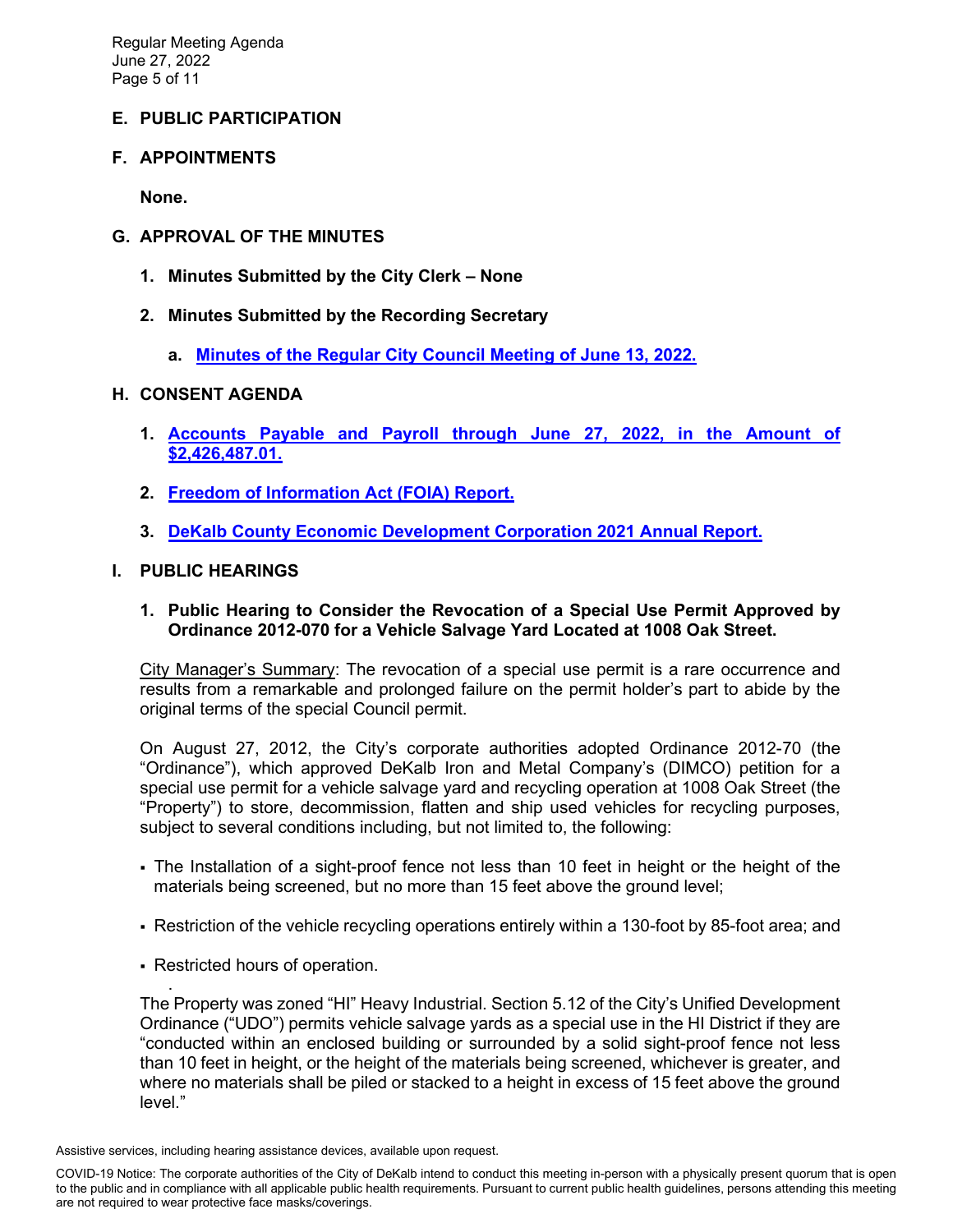On April 25, 2022, the City's Chief Building Official issued to DIMCO a "Notice of Violations and Order to Discontinue Illegal Use of 1008 Oak Street" (the "Notice of Violations"). The Notice of Violations stated the following findings of the Chief Building Official:

- 1. The Property is not completely surrounded by a sight-proof fence that is the height of the materials being screened in violation of the Ordinance and UDO;
- 2. The Property is overcome with materials that are piled or stacked to a height in excess of 15 feet above the ground level in violation of the UDO;
- 3. The Property has been used to store materials that are not used vehicles in violation of the Ordinance; and
- 4. The Property's use of the vehicle recycling operations does not occur entirely within a 130 foot by 85-foot area in violation of the Ordinance.

The Chief Building Official's findings were supported by photographs depicting the violations. The Chief Building Official ordered DIMCO to correct the violations and discontinue its illegal use of the Property. The Chief Building Official warned DIMCO that its failure to correct the violations might result in the revocation of its special use permit. Furthermore, the Chief Building Official instructed DIMCO that it had 45 days to file its written notice to appeal the Notice of Violations; however, DIMCO failed to appeal the Notice of Violations, or correct its violations, or discontinue its illegal use.

Finally, it should be noted that this matter does not involve DIMCO's use of the property located at 900 Oak Street, which is DIMCO's primary center of operations. The 900 Oak Street property has been the subject of several ordinance violations and IEPA investigations, but its use as a junkyard appears to be a "legal non-conforming use" under the UDO. Ultimately, DIMCO may seek to comply with any potential revocation of the special use for the Property by moving all of its materials to 900 Oak Street.

The Council should hold a public hearing to consider the revocation of DIMCO's special use permit pursuant to due notice, even though DIMCO has waived its right to a hearing by not appealing the Notice of Violations. At the hearing, DIMCO and any other interested parties should be given an opportunity to cross-examine any witnesses, present testimony or evidence, and receive a full and fair opportunity to be heard on the matter. *[\(click here for](https://www.cityofdekalb.com/DocumentCenter/View/14128/7-PH---DIMCO)  [additional information\)](https://www.cityofdekalb.com/DocumentCenter/View/14128/7-PH---DIMCO)*

## **J. CONSIDERATIONS**

**None.**

### **K. RESOLUTIONS**

### **1. Resolution 2022-049 Authorizing an Intergovernmental Agreement with the DeKalb Community Unit School District No. 428 as it Pertains to School Resource Officers.**

City Manager's Summary: The attached draft represents a consensus document between the City and District staffs, and the respective legal counsels for the two taxing bodies. The principal economic terms are as follows:

COVID-19 Notice: The corporate authorities of the City of DeKalb intend to conduct this meeting in-person with a physically present quorum that is open to the public and in compliance with all applicable public health requirements. Pursuant to current public health guidelines, persons attending this meeting are not required to wear protective face masks/coverings.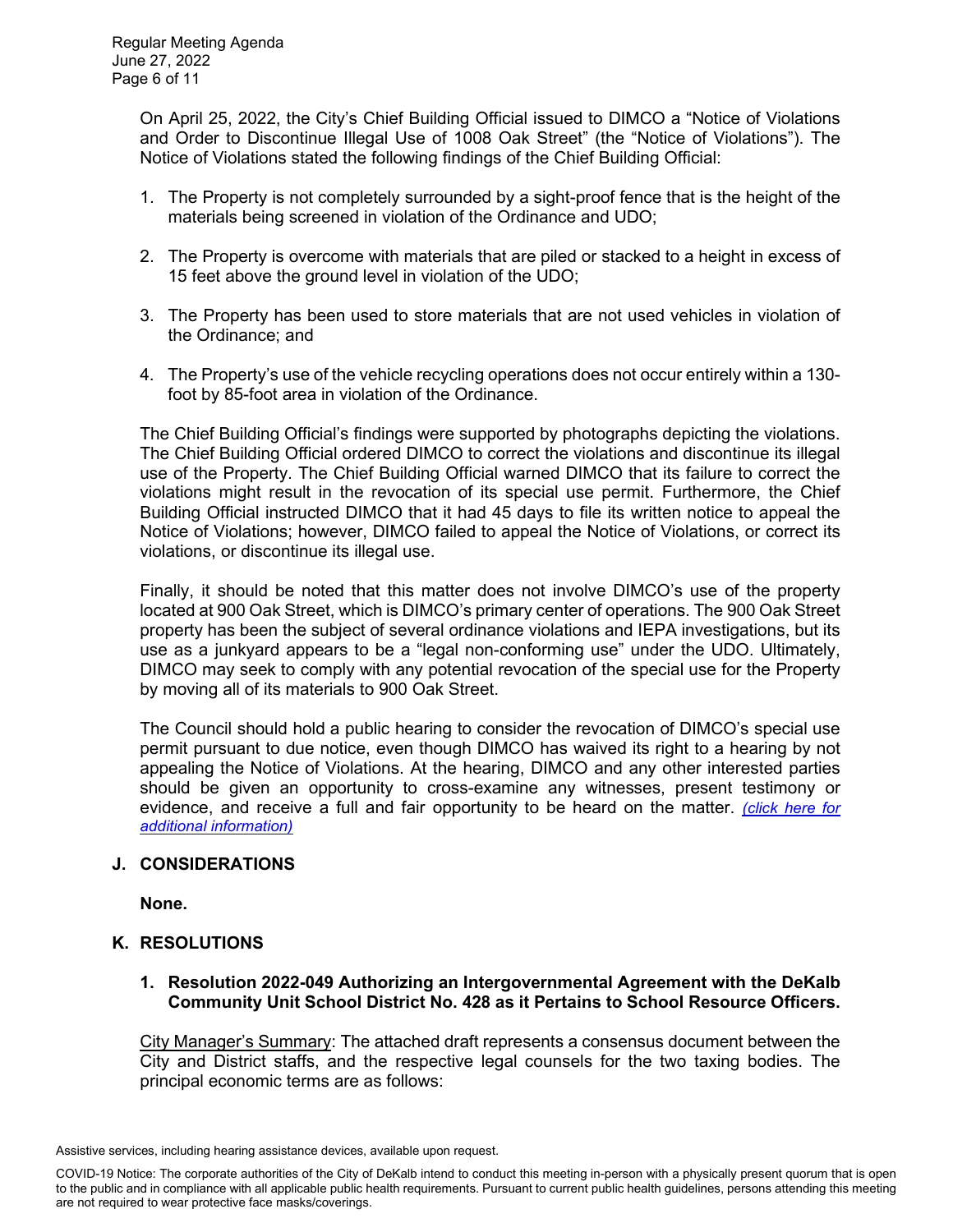- The Agreement has a term of three (3) years and may be rescinded by either Party provided written notice is given at least ninety (90) days before the beginning of the Fall school term.
- The revised IGA funds five (5) School Resource Officers (SROs) for the fall term of 2022. The Parties may mutually agree, in writing, to reduce the number of SROs during the term of the Agreement, provided such reduction is agreed at least ninety (90) days in advance of the beginning of the next Fall school term.
- The five (5) SROs will be assigned as follows: two SROs in the High School; one (1) SRO in each middle school; and one (1) SRO for the six elementary schools within the DeKalb corporate limits. The City of DeKalb will not provide funding for SROs in the Malta or Cortland jurisdictions.
- The District will reimburse the City in an amount equal to seventy-five percent (75%) of the total cost of each SRO including base salary, benefits, and overtime pay directly arising from the SRO's work in the District. These costs may be amended at the beginning of each school year in relation to the following: applicable changes in salary and benefits as defined by the City's collective bargaining agreement with the DeKalb Fraternal Order of Police, Lodge 115; annual actuarial changes in the individual pension costs; and annual changes in the City's group health care costs.
- The District will additionally reimburse the City for a pro rata share of the Police Department's acquisition of two (2) additional Police vehicles, within the standard Police package including light bars and a variety of electronic equipment, similar to but not greater in cost than the package for other patrol vehicles. Because such vehicles will be available over a 24-hour period throughout the year, the District's one-time upfront cost shall not exceed 75% of 33% (or, 25%) of the combined vehicle cost and the cost of related upfitting. In the event that the Parties agree to a reduction in SROs from the five (5) officers identified in Section 3 during the three-year term of this Agreement, the City will consider a pro rata reimbursement toward the District's share of the original vehicle cost.

Additionally, the following non-economic terms are featured in the draft intergovernmental agreement:

- Code of Conduct. The Agreement requires that a revised code of conduct now under final review by District staff shall be distributed to all parents and students "prior to the start of the 2022-2023 school year." The District will also distribute a "student handbook," including the District disciplinary policies and rules, to each student's parent(s) or guardian(s) within 15 days of the beginning of the school year.
- Citations. It is more likely than not that in the future ordinance violations issued by the SROs shall result in a rigorous community service program operated by the District. In the event of a potential criminal or security issue, the SRO shall proceed with criminal law enforcement actions in cooperation with District officials. Representatives from the City and District will meet on a regular basis to brief cases and discuss any issues that may arise under the Agreement.
- Indemnity. The District shall indemnify and hold the City harmless from any damages (including reasonable attorney's fees) or actions relating to the negligent or intentional acts or omissions of the District. Such indemnity shall not extend to any negligent or intentional acts of the SROs that violate the Agreement.

## **City Council approval is recommended.** *[\(click here for additional information\)](https://www.cityofdekalb.com/DocumentCenter/View/14129/8-Res-2022-049)*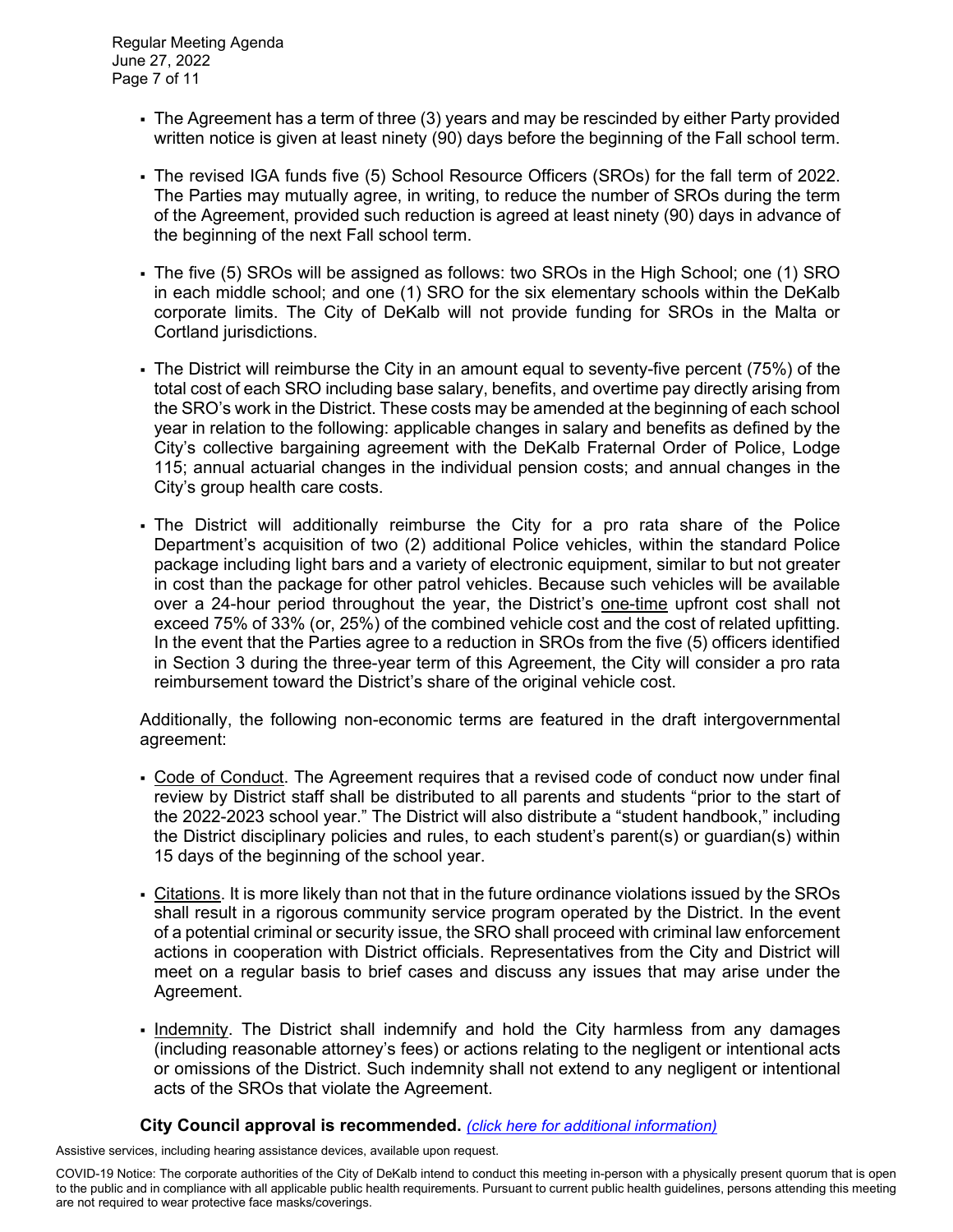**2. Resolution 2022-054 Receiving and Filing the FY2021 Annual Comprehensive Financial Report (ACFR), Single Audit Report, Report on Compliance with Public Act 85-1142 (TIF Report), Downstate Operating Assistance Certification and Independent Auditor's Reports, and Management Letter.** 

City Manager's Summary: At the top of this Agenda, there is a presentation by the City's auditing firm, Sikich LLP, regarding the City's financial statements for Fiscal Year 2021, which extended from January 1, 2021, through December 31, 2021.

If the attached resolution is approved, the City's corporate authorities hereby receive, file, and approve the Annual Comprehensive Financial Report, Single Audit Report, Report on Compliance with Public Act 85-1142 (TIF report), Downstate Operating Assistance Certification and Independent Auditor's Reports and Management Letter attached to this Council background. Upon approval, the City Manager or designee is authorized and directed to file and electronically submit the Annual Comprehensive Financial Report with the Office of the Comptroller of the State of Illinois in accordance with 65 ILCS 5/8-8-3(f).

**City Council approval is recommended.** *[\(click here for additional information\)](https://www.cityofdekalb.com/DocumentCenter/View/14130/9-Res-2022-054)*

### **3. Resolution 2022-055 Awarding a Three-Year Retainer Agreement Between the City of DeKalb and Crawford, Murphy & Tilly, Inc. for Professional Airport Consulting Services at the DeKalb Taylor Municipal Airport.**

City Manager's Summary: The FAA requires airports receiving Federal funds for improvements to review engineering retainer agreements at least every five years. The current retainer with Crawford, Murphy, Tilly (CMT) expires on July 9, 2022. Airport Manager Renee Riani published a Request for Qualifications (RFQ) through IDOT-DA on May 6, 2022. The consultant selection procedures conformed with the Federal Aviation Administration's (FAA) Advisory Circular No. AC 150 5100-14E and the guidelines published by the Illinois Department of Transportation Division of Aeronautics (IDOT-DA).

The Airport staff received three phone inquiries and emailed the RFQ to CMT and Primera Engineering—two firms with considerable experience in the northern Illinois area. The City received one Statement of Qualifications proposal from CMT by the May 31, 2022 deadline.

CMT has helped guide the City's major runway improvements for many years. The firm has also provided timely assistance in assessing potential flight path encroachments that might arise from the construction of larger corporate structures in the City's two active business parks.

The Public Works department has recommended a three-year retainer agreement with CMT. The pricing of their services follows federal guidelines and varies among staff depending upon such factors as education, field experience, etc. (see attached). CMT's retainer proposal is attached in its entirety to this Agenda.

**City Council approval is recommended.** *[\(click here for additional information\)](https://www.cityofdekalb.com/DocumentCenter/View/14131/10-Res-2022-055)*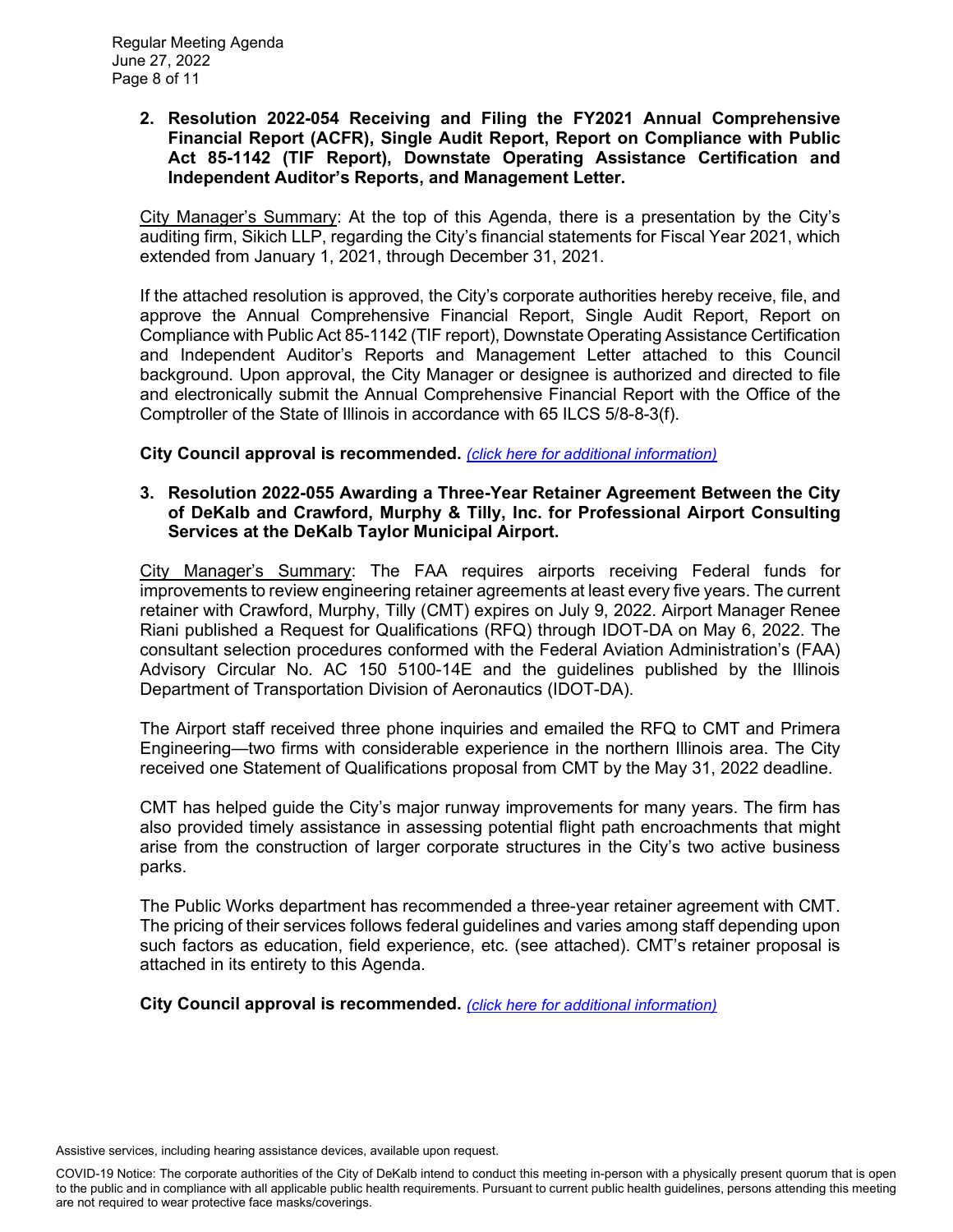### **4. Resolution 2022-056 Authorizing an Agreement with DeKalb Corn Fest, Inc. for the 2022 Corn Fest.**

City Manager's Summary: This resolution approves a special event agreement similar to one approved by the Council in recent years. It permits DeKalb Corn Fest, Inc. to conduct their event in the Central Business District and obtain a street closure on Lincoln Highway. The agreement also defines hours of operation, insurance coverages, etc.

**City Council approval is recommended.** *[\(click here for additional information\)](https://www.cityofdekalb.com/DocumentCenter/View/14132/11-Res-2022-056)*

**5. Resolution 2022-057 Approving the Regulation of Traffic for the Purpose of Holding the Annual DeKalb Corn Fest on Illinois Route 38 (Lincoln Highway) Between First Street and Fourth Street Beginning Thursday, August 25, 2022, at 4:00 P.M., through Sunday, August 28, 2022, at 10:00 P.M.**

City Manager's Summary: The attached resolution is required to formally request permission of the Illinois Department of Transportation (IDOT) to close Illinois Route 38 between First Street and Fourth Street beginning Thursday, August 25 at 4:00 p.m. and continuing through Sunday, August 28 at 10:00 p.m. to afford protected downtown space for the annual Corn Fest celebration.

**City Council approval is recommended.** *[\(click here for additional information\)](https://www.cityofdekalb.com/DocumentCenter/View/14133/12-Res-2022-057)*

**L. ORDINANCES – SECOND READING**

**None.**

# **M. ORDINANCES – FIRST READING**

**1. Ordinance 2022-028 Revoking Ordinance 2012-070 Providing a Special Use Permit for a Vehicle Salvage Yard Located at 1008 Oak Street.** 

City Manager's Summary: As noted in the Public Hearing portion of this Agenda, the attached Ordinance 2022-028 would revoke Ordinance 2012-070 which approved a special use permit for a vehicle salvage yard and recycling operation at 1008 Oak Street to store, decommission, flatten, and ship used vehicles for recycling purposes. The extraordinary act of revoking a special use permit is typically based on a property owner's disregard for the terms of the original permit and could involve practices that have a deleterious effect on neighboring properties. All of these factors apply.

For the past several years, the City's Building Department has had a series of conversations with the owners of the property at 1008 Oak Street and has issued written advisories as well as code violations concerning the erratic, unsightly, and at times unsafe storage of used vehicles at the site. In April 2022, the Department issued a formal Notice of Violations and an order to discontinue the illegal uses at 1008 Oak Street. As a part of that Notice, the property owner was given a clear indication of the City findings with related photographs and was informed that a failure to remedy the violations could lead to a revocation of the special use permit which allowed for vehicle recycling operations on the site. The property owner was also given 45 days to appeal the City's Notice, but the property owner did not appeal the City's Notice.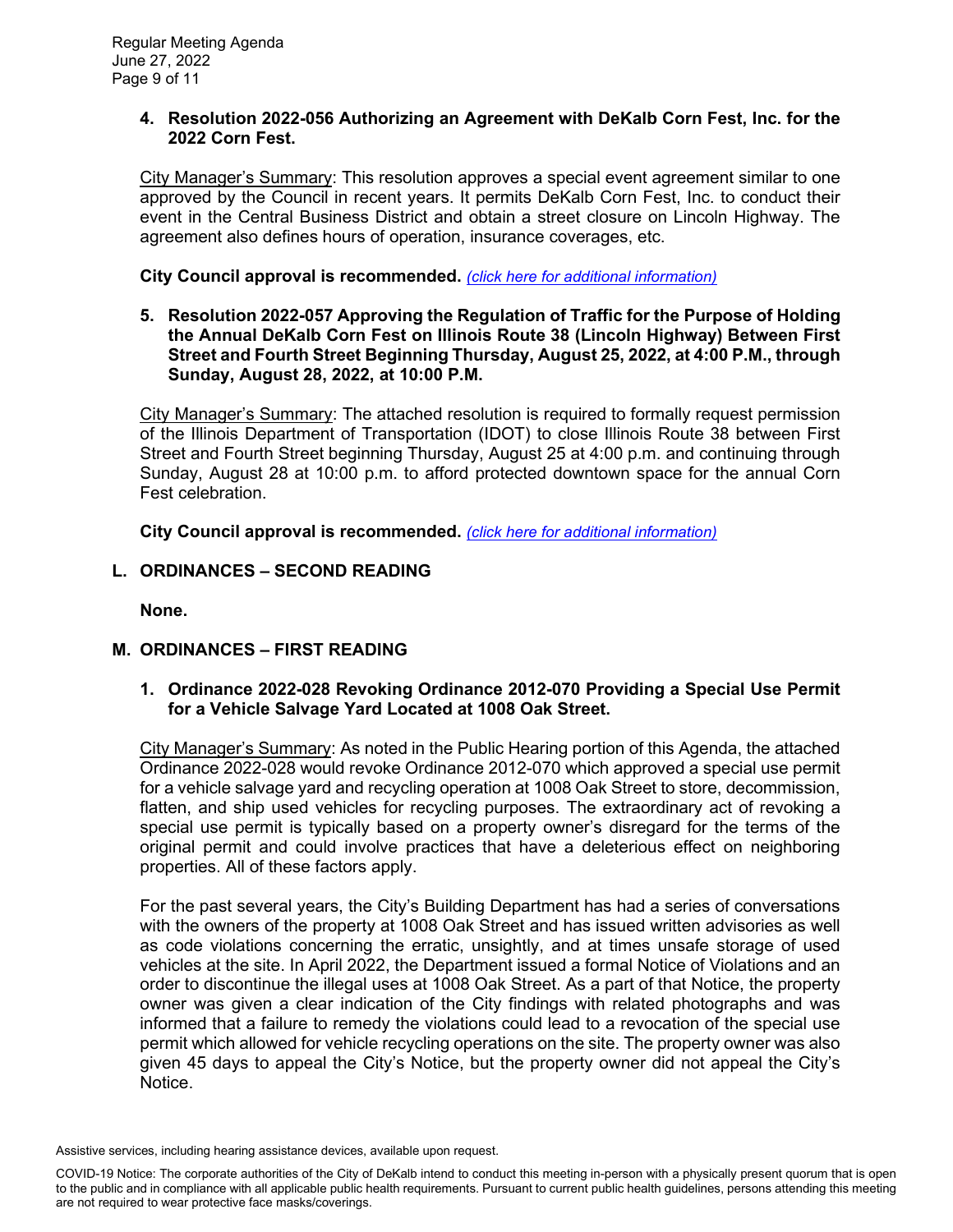**Lacking any appeal from the owner of 1008 Oak Street, the City Manager and staff recommend the revocation of the special use permit issued upon the Council's approval of Ordinance 2012-070.** *[\(click here for additional information\)](https://www.cityofdekalb.com/DocumentCenter/View/14134/13-Ord-2022-028)*

### **2. Ordinance 2022-029 Approving a Special Use Permit for a Vehicle Tow Facility and Storage Yard at 407 Industrial Drive (J&S Towing and Recovery).**

City Manager's Summary: The petitioner, J&S Towing and Recovery, is requesting approval of a special use permit for a vehicle tow facility and storage yard at 407 Industrial Drive. The site will function as an auxiliary impound yard to handle overflow vehicles from their current site at 110 Industrial Drive, which received a special use permit in 2020.The applicant also applied for a variance to permit an adjacent 8-foot-high sight-proof fence to serve as screening for a portion of the storage yard in lieu of the required 10-foot-high sight-proof fence. The Planning and Zoning Commission has the authority to approve or deny variances.

The 1.4-acre site currently houses Pinkston-Tadd Roofing Services and has a large storage area at the rear of the property. J&S will initially fence in a 100' x 150' storage area at the far west end of the lot. There is a supply issue with the type of fence they want so the initial storage area will only take up a portion of the lot. The applicant would like to eventually have the ability to utilize the entire rear of the property for the storage of vehicles. The petitioner submitted a site layout showing the proposed vehicle storage area, which will be west of the existing building.

The UDO (Article 5.12.03) requires that junkyards, salvage yards and vehicle wrecking yards have their activities within an enclosed building or surrounded by a solid sight-proof fence not less than ten (10) feet in height, or the height of the materials being screened, whichever is greater. The regulations also state no materials shall be piled or stacked to a height in excess of fifteen (15) feet above the ground level.

There is an existing 8-foot-high sight-proof fence on the site to the north (Zimmerman Recycling) along the common lot line of the subject site that provides adequate screening. The site to the north is a recycling center with a large amount of materials stored outdoors. If the applicant were to construct a 10-foot-high privacy fence along the north property line, it would not provide any additional screening for a use that has more outside storage.

The applicant will not be occupying a space in the existing building, only utilizing the outside storage area. A paved parking area is provided in front of the building. As part of the special use, the staff is recommending the parking spaces be striped and a handicap space added with appropriate signage prior to final occupancy of the towing operation. The applicant will have to go through the licensing process for towing operations located in Chapter 35 "Towing" of the Municipal Code.

The Planning and Zoning Commission held a public hearing regarding the special use petition at their meeting on June 21, 2022. By a vote of 4 to 0 (Commissioners Wright, Stoker and Pena-Graham were absent) the Commission recommended to the City Council approval of a Special Use Permit for a vehicle tow facility and storage yard located at 407 Industrial Dr. per the site plan dated 5-31-22 and labeled as Exhibit A and per the conditions listed in Exhibit B of the staff report. The Commission also approved the variance request for the fence height by a vote of 4 to 0. The approval allows an adjacent 8-foot-high sight-proof fence to serve as screening along the north property line of the storage yard in lieu of the required 10-foot-high sight-proof fence.